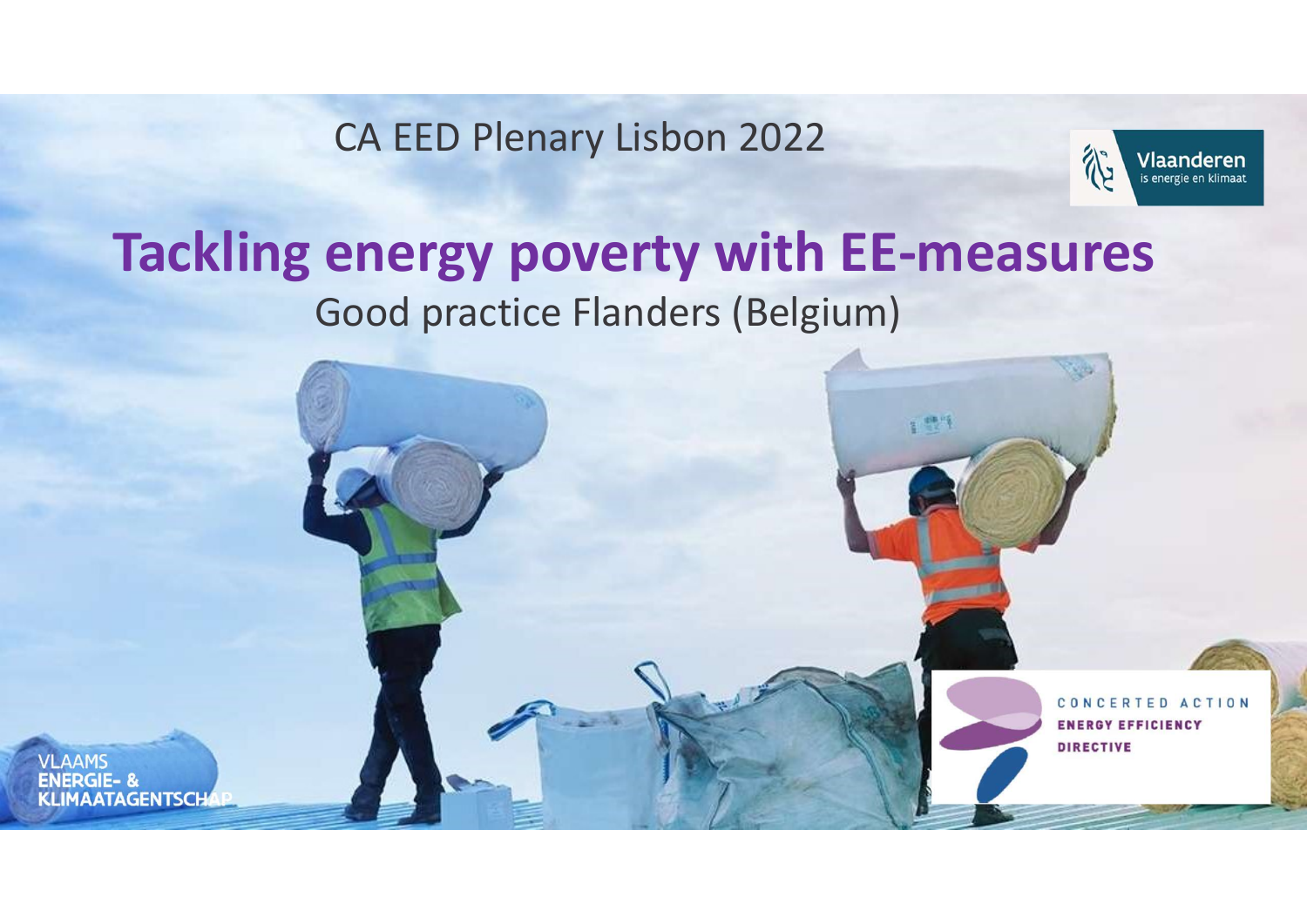# Emergency Buyers Fund Revolving loans for poor owners in Flanders

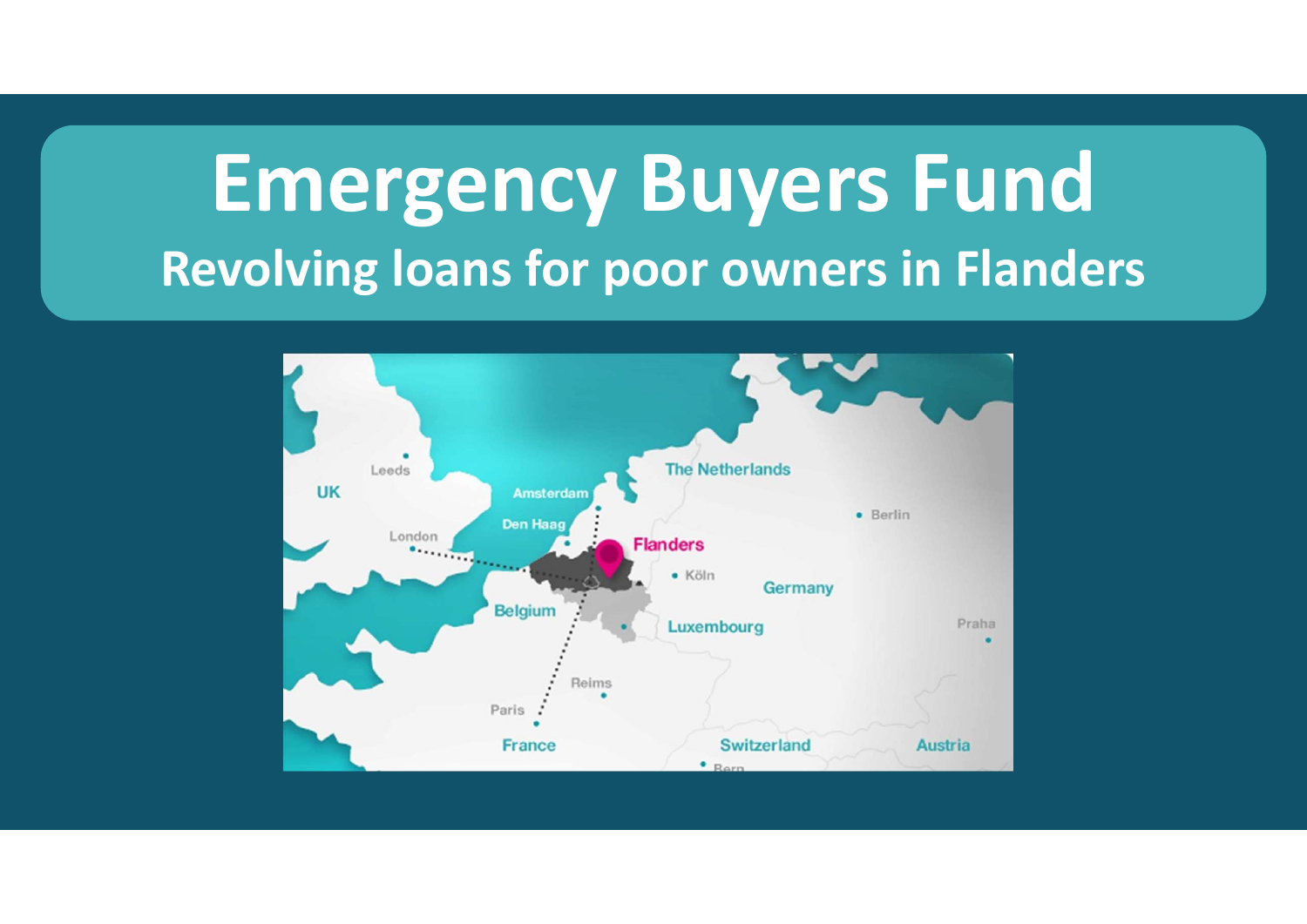### Context and link to LTRS

#### ▶ > 40% owners lack financing capacity to renovate to 2050 target

- $\rightarrow$  Average investment 55.000 euro!
- $\rightarrow$  Many owners have ongoing mortgage loan
- $\rightarrow$  Housing prices rising
- $\rightarrow$  Public zero interest energy loans available for vulnerable target group since 2015
- $\rightarrow$  But: many owners lack additional repayment capacity for ambitious renovation
- → LTRS needs inclusive approaches! LEAVE NO ONE BEHIND

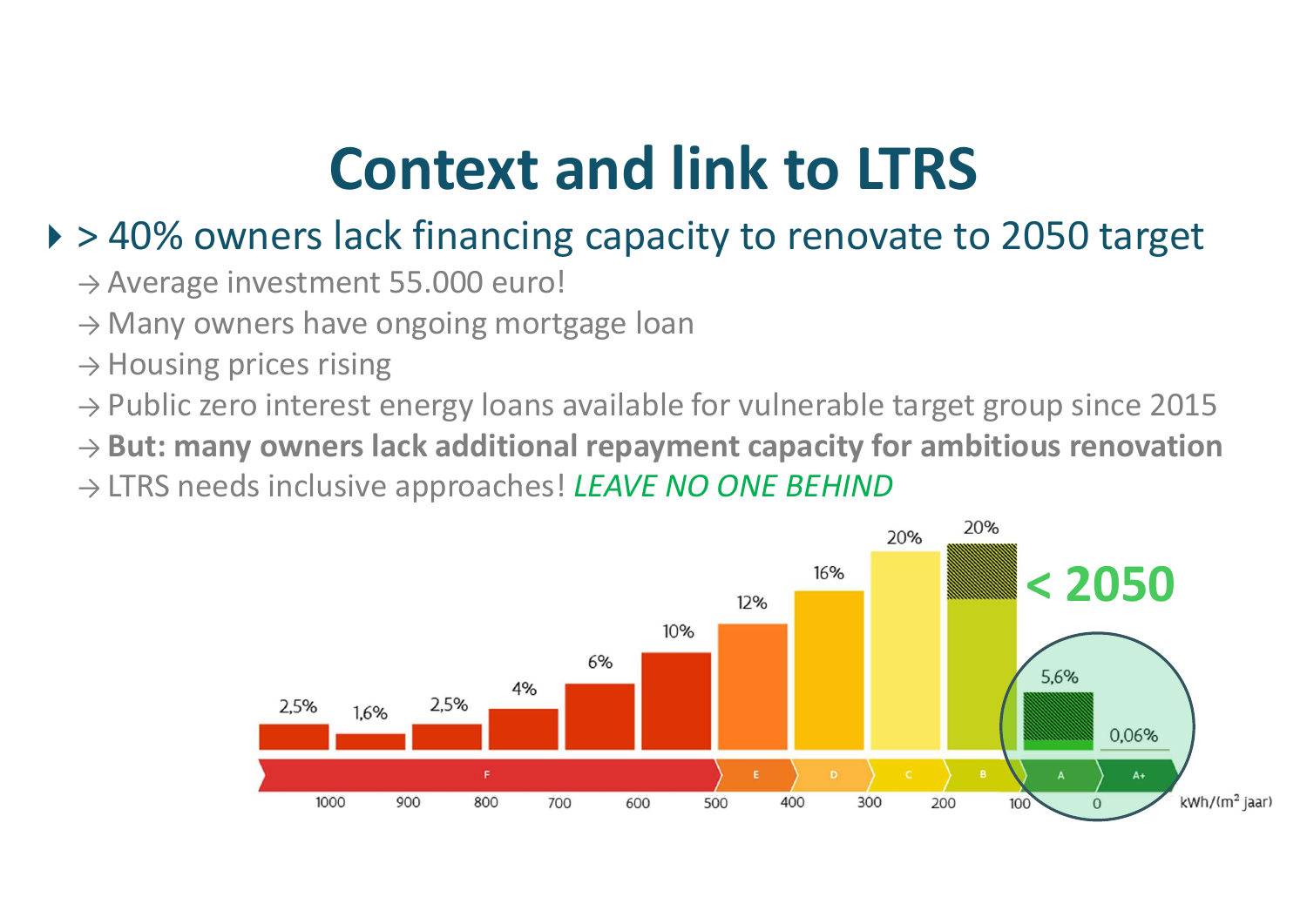# **Origins**

#### ▶ 2016: bottom-up inspiration city of Ghent

- $\rightarrow$  City provided budget for 10 renovations in poor neighbourhood
- $\rightarrow$  Repayment only due when the house is sold
- $\rightarrow$  = Bullet loan
- $\rightarrow$  Political attention from the start

### ▶ 2019: regional upscaling as a revolving fund

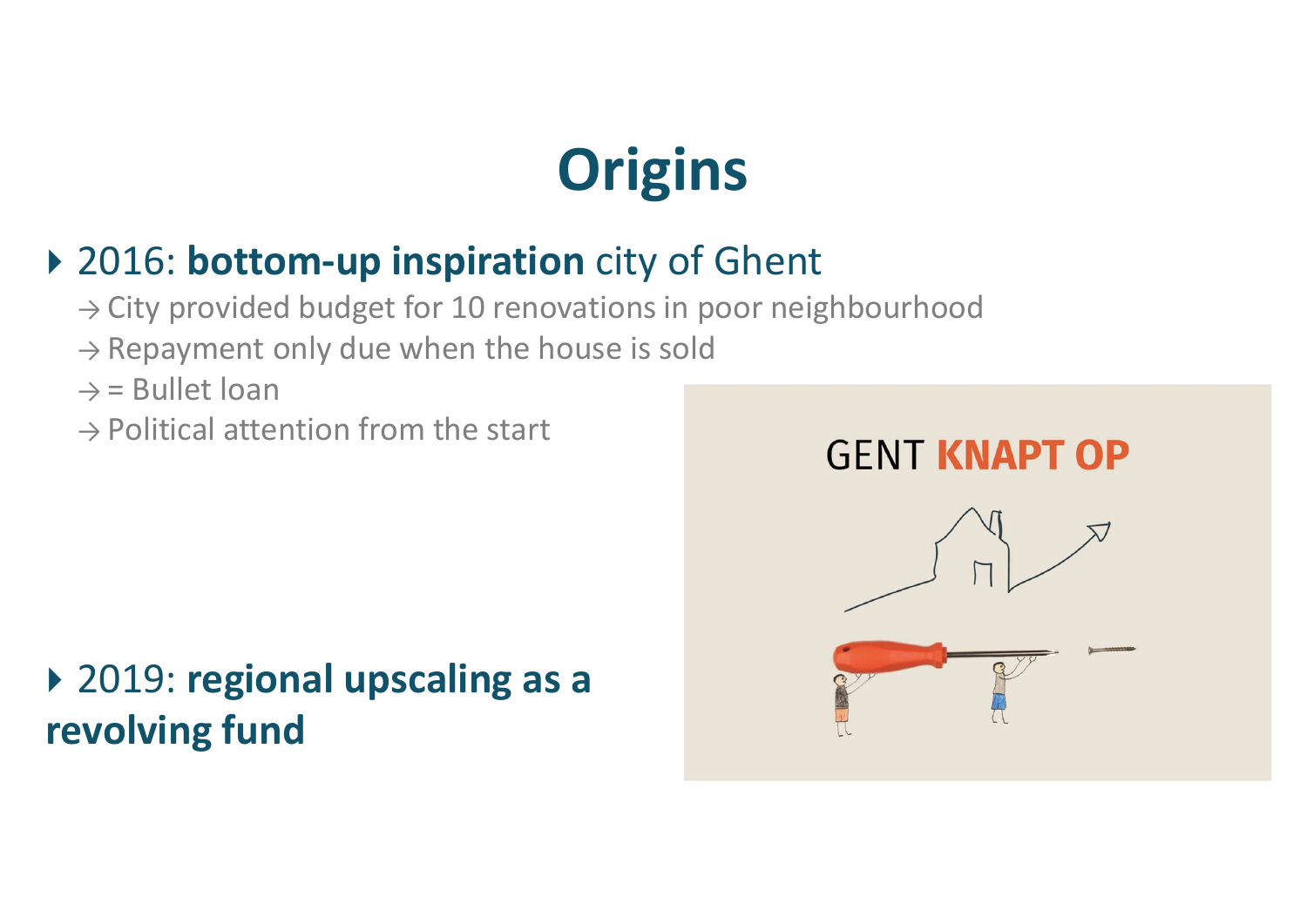### What?

#### $\triangleright$  Bullet loan for renovation budget = no monthly installments

#### ▶ Payback time: sale or after 20 year

 $\rightarrow$  = loan amount + small share of added value (based on a formula)  $\rightarrow$  Revolving fund: repaid capital can be used more times

#### ▶ Even at that moment periodic repayment is possible

 $\rightarrow$  Public zero interest loan by 18 Energy Houses (basic OSS)

#### ▶ Local social public welfare actors issue the loans

 $\rightarrow$  Risk reduction for local welfare actor: pre-emptive right to buy the house + secured by mortgage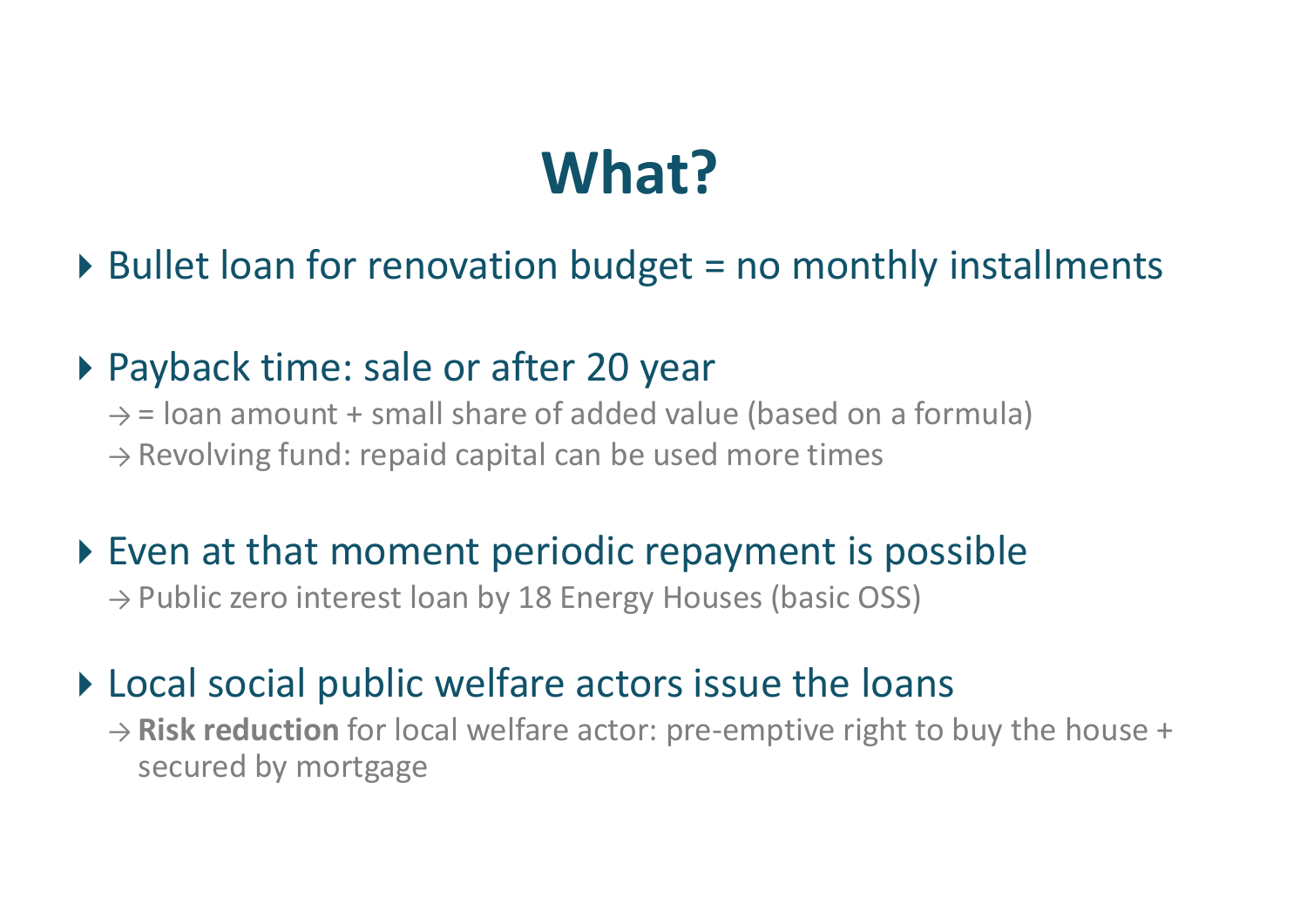# What?

#### > Targeted to "emergency buyers"

 $\rightarrow$  Have difficulties to find a place to rent

 $\rightarrow$  Are forced to buy a cheap house in bad shape bad energy performance  $\times$  not compliant to housing code

#### Max 25.000 euro

- $\rightarrow$  0% interest
- $\rightarrow$  Combination with basic zero interest loan possible
	- $\times$  = additional 15.000 euro with monthly payback over 15 years

#### ▶ Directly paid to the renovation contractor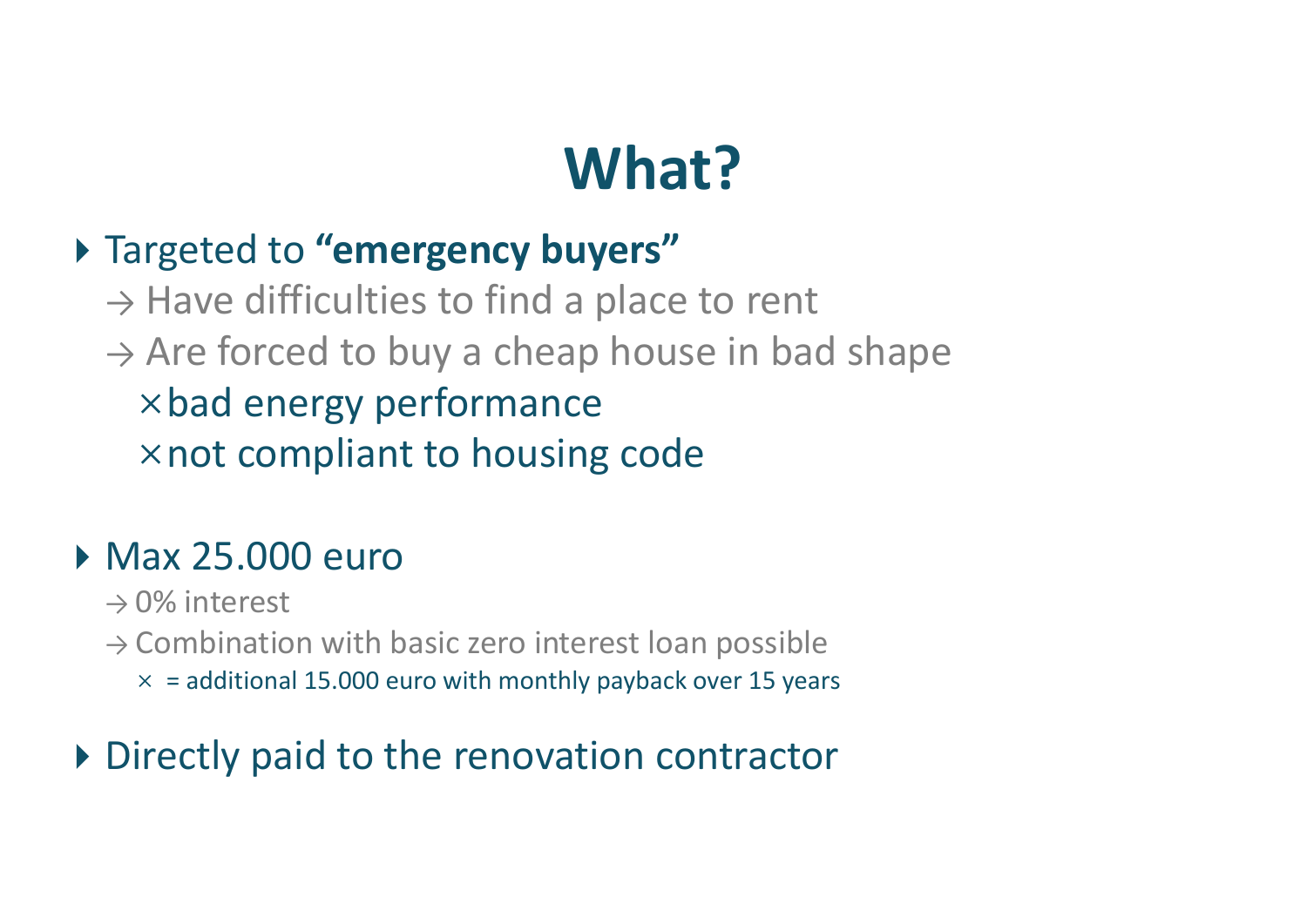### Implementing partners

#### ▶ Periodic project calls to **local welfare actors**

- $\rightarrow$  Good connection with target group
- $\rightarrow$  Zero interest credit within the fund, to issue the loans
- $\rightarrow$  Guidance before, during and after the works
	- $\times$  Screening of the house
	- $\times$  Selection of architect and contractors
	- $\times$  Follow-up and energy grant application

#### ▶ Partnership with Energy Houses

- $\rightarrow$  Flanders: 18 Energy Houses for 300 municipalities
- $\rightarrow$  Public zero interest loans
- → Energy advice + renovation guidance
- $\rightarrow$  Back office for Emergency Buyers Loans

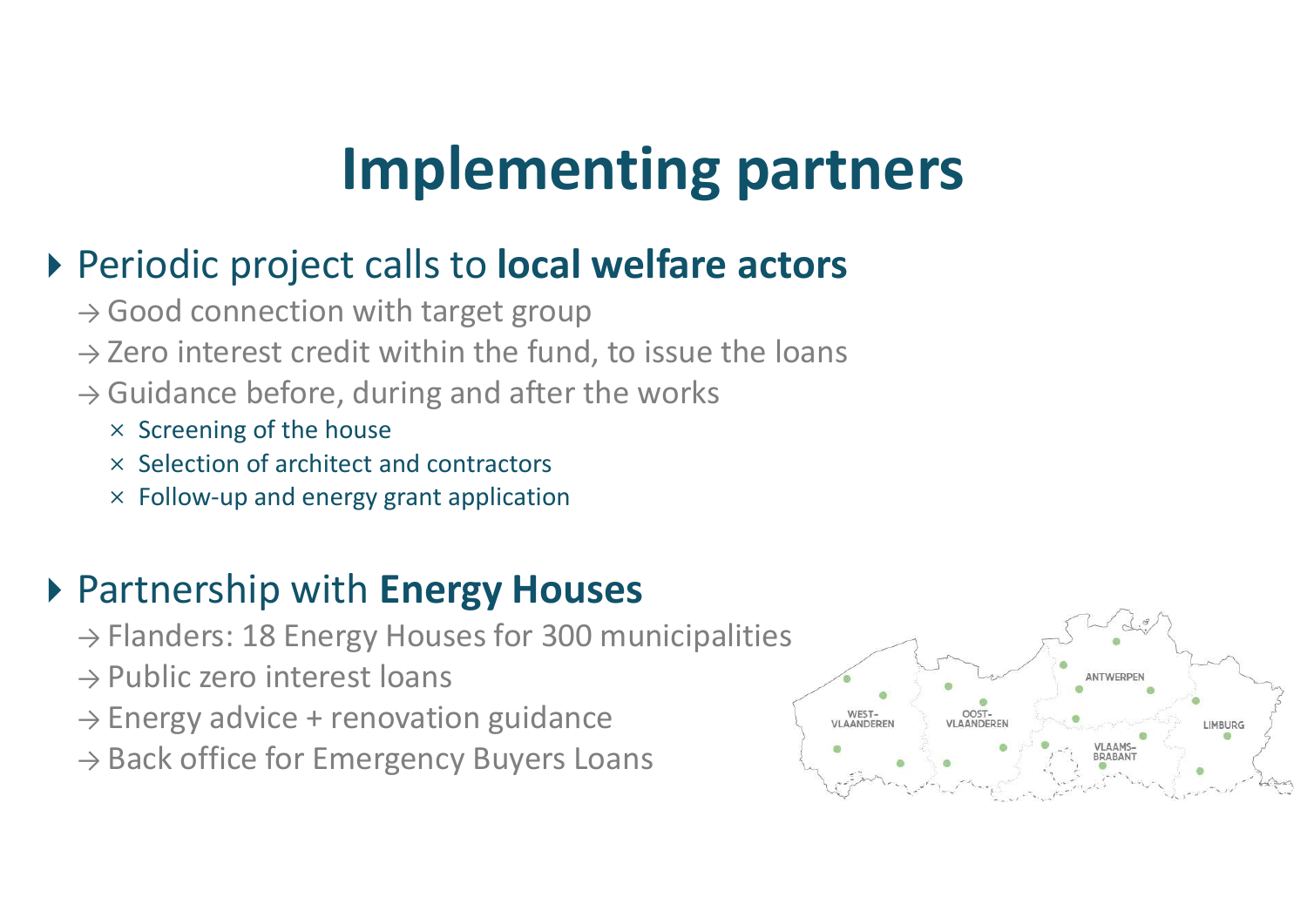### Impact and challenges

- 
- **Impact and challenges**<br>
2020: 18 projects 7,7 million euro for 308 dwellings<br>
2021: only 4 projects 3,75 million euro for 125 dwellings **Impact and challenges**<br>
2020: 18 projects - 7,7 million euro for 308 dwellings<br>
2021: only 4 projects - 3,75 million euro for 125 dwellings<br>
Administrative work:

#### Administrative work:

- $\rightarrow$  Substantial policy preparation (legislation)
- $\rightarrow$  Need for thinking and acting in very long timeframe
- $\rightarrow$  Convinced of added value of prefinancing solutions without actual impact on budget
- $\rightarrow$  Building further on expertise on zero interest loans in Energy Houses
- $\rightarrow$  Engaging local partners is crucial
- $\rightarrow$  Organisational efforts underestimated: time consuming / several actors involved!

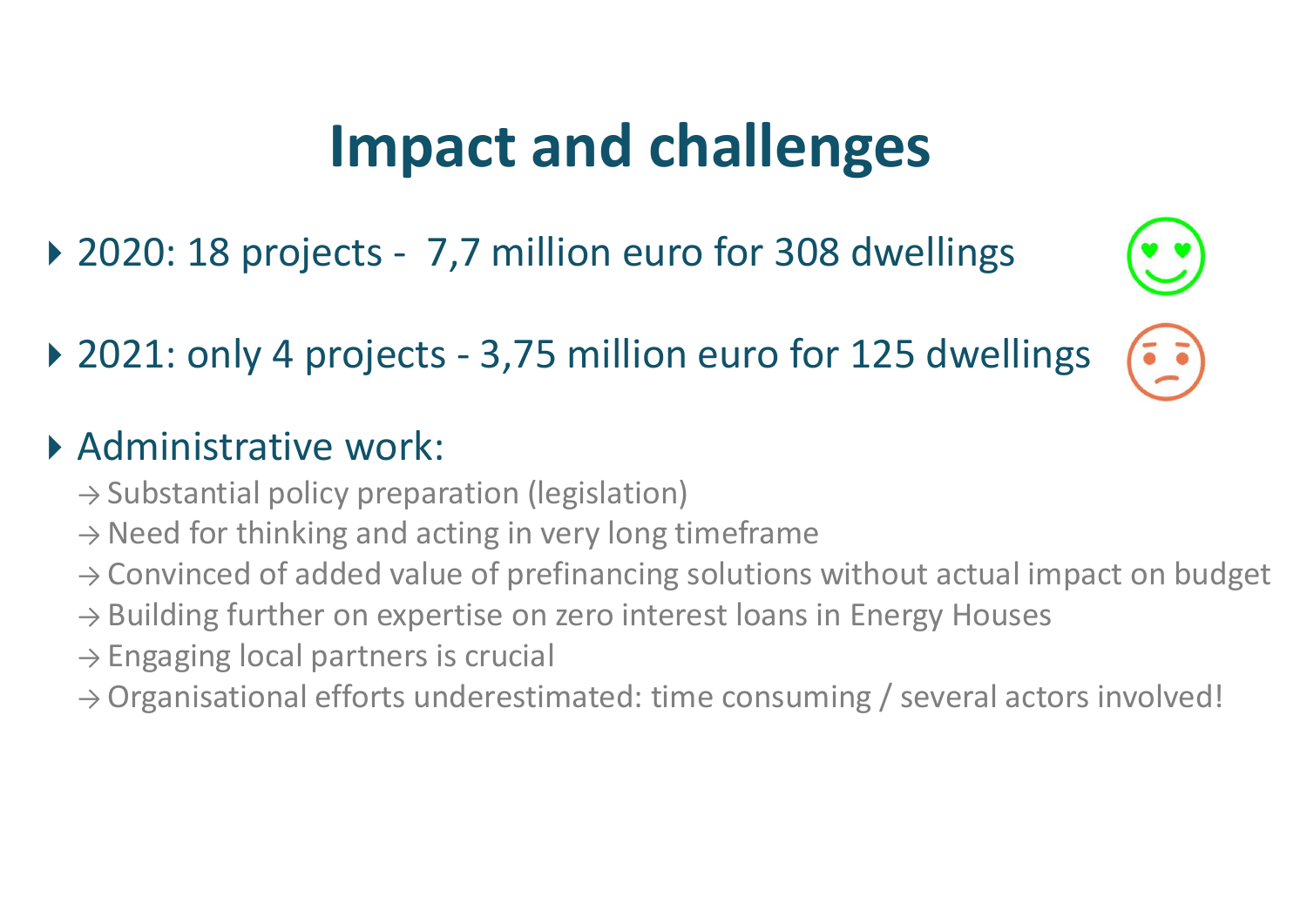### Implemented improvements

- ▶ Introduction Operational fee Local Welfare (500 euro) and Energy House (320 euro)
- ▶ Raise of loan amount from 25,000 tot 30,000 euro
- Payback of added value skipped (complex calculation)
- Administrative burden reduced
- ▶ Survey 2022: suggestions for additional improvements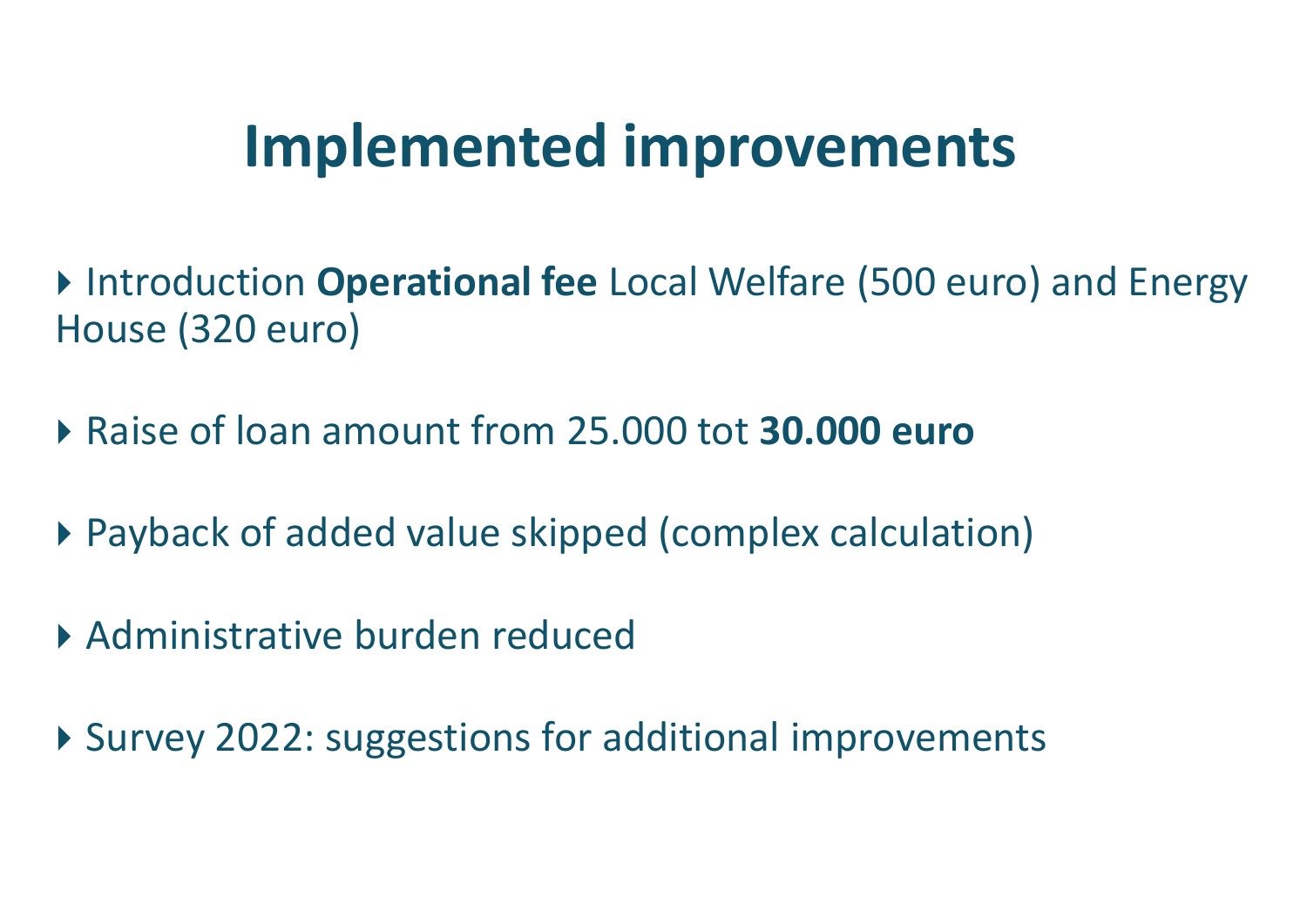### Considered improvements





Further raise promotors' remuneration in balance with time invested

Efficiency partnership: Energy Houses as central promotor?

Higher loan amount (enabling renovation to A-label)

#### Revision of time limits

- Drop obligation for repayment after 20 years
- Repayment only due at property transfer